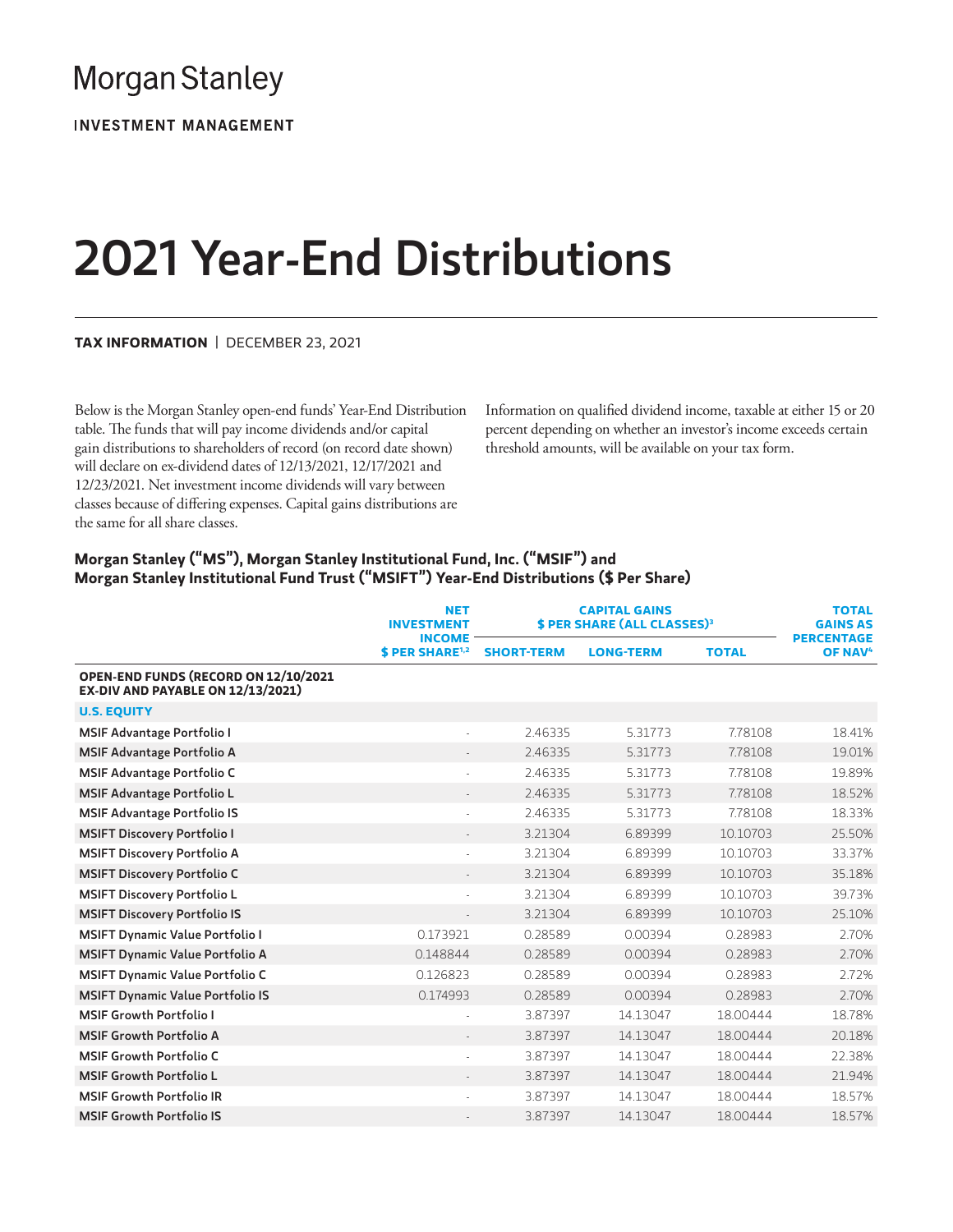|                                                                                    | <b>NET</b><br><b>INVESTMENT</b><br><b>INCOME</b> | <b>CAPITAL GAINS</b><br>\$ PER SHARE (ALL CLASSES) <sup>3</sup> |                  | <b>TOTAL</b><br><b>GAINS AS</b><br><b>PERCENTAGE</b> |                     |
|------------------------------------------------------------------------------------|--------------------------------------------------|-----------------------------------------------------------------|------------------|------------------------------------------------------|---------------------|
|                                                                                    | \$ PER SHARE <sup>1,2</sup>                      | <b>SHORT-TERM</b>                                               | <b>LONG-TERM</b> | <b>TOTAL</b>                                         | OF NAV <sup>4</sup> |
| OPEN-END FUNDS (RECORD ON 12/10/2021<br>EX-DIV AND PAYABLE ON 12/13/2021) (CONT'D) |                                                  |                                                                 |                  |                                                      |                     |
| <b>U.S. EQUITY (CONT'D)</b>                                                        |                                                  |                                                                 |                  |                                                      |                     |
| <b>MSIF Inception Portfolio I</b>                                                  | 0.107417                                         | 4.03663                                                         | 0.72283          | 4.75946                                              | 19.01%              |
| <b>MSIF Inception Portfolio A</b>                                                  | 0.029657                                         | 4.03663                                                         | 0.72283          | 4.75946                                              | 26.01%              |
| <b>MSIF Inception Portfolio C</b>                                                  |                                                  | 4.03663                                                         | 0.72283          | 4.75946                                              | 27.40%              |
| <b>MSIF Inception Portfolio L</b>                                                  |                                                  | 4.03663                                                         | 0.72283          | 4.75946                                              | 29.69%              |
| <b>MSIF Inception Portfolio IS</b>                                                 | 0.127989                                         | 4.03663                                                         | 0.72283          | 4.75946                                              | 18.81%              |
| MS Insight Fund I                                                                  | 0.040046                                         | 0.78115                                                         | 9.04125          | 9.82240                                              | 10.94%              |
| <b>MS Insight Fund A</b>                                                           | 0.020471                                         | 0.78115                                                         | 9.04125          | 9.82240                                              | 12.47%              |
| MS Insight Fund C                                                                  | 0.003060                                         | 0.78115                                                         | 9.04125          | 9.82240                                              | 19.49%              |
| MS Insight Fund L                                                                  | 0.004685                                         | 0.78115                                                         | 9.04125          | 9.82240                                              | 18.99%              |
| <b>MS Insight Fund IR</b>                                                          | 0.048151                                         | 0.78115                                                         | 9.04125          | 9.82240                                              | 10.84%              |
| <b>MS Insight Fund IS</b>                                                          | 0.048151                                         | 0.78115                                                         | 9.04125          | 9.82240                                              | 10.87%              |
| <b>MSIF Permanence Portfolio I</b>                                                 | 0.114062                                         | 0.99995                                                         | 1.50625          | 2.50620                                              | 15.01%              |
| <b>MSIF Permanence Portfolio A</b>                                                 | 0.113598                                         | 0.99995                                                         | 1.50625          | 2.50620                                              | 15.10%              |
| <b>MSIF Permanence Portfolio C</b>                                                 | 0.031763                                         | 0.99995                                                         | 1.50625          | 2.50620                                              | 15.31%              |
| <b>MSIF Permanence Portfolio IS</b>                                                | 0.118583                                         | 0.99995                                                         | 1.50625          | 2.50620                                              | 14.99%              |
| <b>MSIF US Core Portfolio I</b>                                                    | 0.010434                                         |                                                                 |                  |                                                      | 0.00%               |
| <b>MSIF US Core Portfolio A</b>                                                    |                                                  |                                                                 |                  |                                                      | 0.00%               |
| <b>MSIF US Core Portfolio C</b>                                                    |                                                  |                                                                 |                  |                                                      | 0.00%               |
| <b>MSIF US Core Portfolio IS</b>                                                   | 0.016045                                         |                                                                 |                  |                                                      | 0.00%               |
| <b>GLOBAL LISTED REAL ASSETS</b>                                                   |                                                  |                                                                 |                  |                                                      |                     |
| <b>MSIF Global Focus Real Estate Portfolio I</b>                                   | 0.030000                                         |                                                                 |                  |                                                      | 0.00%               |
| <b>MSIF Global Focus Real Estate Portfolio A</b>                                   | 0.020256                                         |                                                                 |                  |                                                      | 0.00%               |
| <b>MSIF Global Focus Real Estate Portfolio C</b>                                   | 0.002024                                         |                                                                 |                  |                                                      | 0.00%               |
| <b>MSIF Global Focus Real Estate Portfolio IS</b>                                  | 0.030474                                         |                                                                 |                  |                                                      | 0.00%               |
| <b>MSIF U.S. Focus Real Estate Portfolio I</b>                                     | 0.030000                                         |                                                                 |                  |                                                      | 0.00%               |
| <b>MSIF U.S. Focus Real Estate Portfolio A</b>                                     | 0.020354                                         |                                                                 |                  |                                                      | 0.00%               |
| <b>MSIF U.S. Focus Real Estate Portfolio C</b>                                     | 0.000246                                         |                                                                 |                  |                                                      | 0.00%               |
| MSIF U.S. Focus Real Estate Portfolio IS                                           | 0.031056                                         |                                                                 |                  |                                                      | 0.00%               |
| MSIF US Real Estate Portfolio I                                                    | 0.032500                                         | 0.15687                                                         |                  | 0.15687                                              | 1.37%               |
| MSIF US Real Estate Portfolio A                                                    | 0.023910                                         | 0.15687                                                         |                  | 0.15687                                              | 1.44%               |
| <b>MSIF US Real Estate Portfolio C</b>                                             | 0.000981                                         | 0.15687                                                         |                  | 0.15687                                              | 1.45%               |
| MSIF US Real Estate Portfolio L                                                    | 0.009484                                         | 0.15687                                                         |                  | 0.15687                                              | 1.44%               |
| <b>MSIF US Real Estate Portfolio IR</b>                                            | 0.034526                                         | 0.15687                                                         |                  | 0.15687                                              | 1.37%               |
| <b>MSIF US Real Estate Portfolio IS</b>                                            | 0.034526                                         | 0.15687                                                         |                  | 0.15687                                              | 1.37%               |
| <b>TAXABLE FIXED INCOME</b>                                                        |                                                  |                                                                 |                  |                                                      |                     |
| <b>MSIFT Core Plus Fixed Income Portfolio I</b>                                    | 0.022500                                         | 0.00455                                                         | 0.02995          | 0.03450                                              | 0.30%               |
| <b>MSIFT Core Plus Fixed Income Portfolio A</b>                                    | 0.019292                                         | 0.00455                                                         | 0.02995          | 0.03450                                              | 0.30%               |
| <b>MSIFT Core Plus Fixed Income Portfolio C</b>                                    | 0.012583                                         | 0.00455                                                         | 0.02995          | 0.03450                                              | 0.30%               |
| <b>MSIFT Core Plus Fixed Income Portfolio L</b>                                    | 0.016645                                         | 0.00455                                                         | 0.02995          | 0.03450                                              | 0.30%               |
| <b>MSIFT Core Plus Fixed Income Portfolio IS</b>                                   | 0.022988                                         | 0.00455                                                         | 0.02995          | 0.03450                                              | 0.30%               |
| <b>MSIFT Corporate Bond Portfolio I</b>                                            | 0.020000                                         |                                                                 | 0.34695          | 0.34695                                              | 2.69%               |
| <b>MSIFT Corporate Bond Portfolio A</b>                                            | 0.017584                                         |                                                                 | 0.34695          | 0.34695                                              | 2.69%               |
| <b>MSIFT Corporate Bond Portfolio C</b>                                            | 0.008019                                         |                                                                 | 0.34695          | 0.34695                                              | 2.71%               |
| MSIFT Corporate Bond Portfolio L                                                   | 0.012869                                         | $\overline{\phantom{a}}$                                        | 0.34695          | 0.34695                                              | 2.69%               |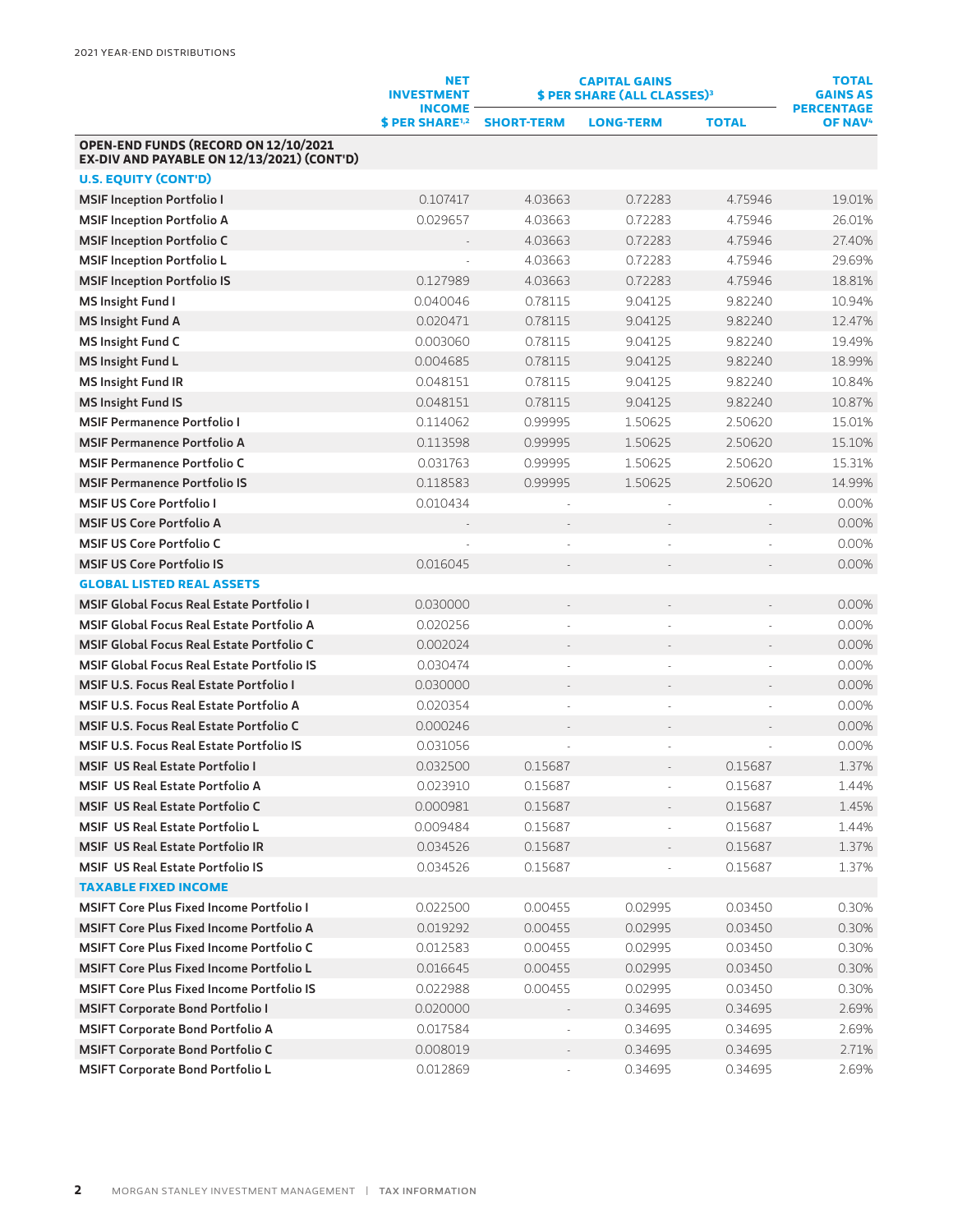|                                                                                    | <b>NET</b><br><b>INVESTMENT</b>              | <b>CAPITAL GAINS</b><br><b>\$ PER SHARE (ALL CLASSES)<sup>3</sup></b> |                  | <b>TOTAL</b><br><b>GAINS AS</b><br><b>PERCENTAGE</b> |                     |
|------------------------------------------------------------------------------------|----------------------------------------------|-----------------------------------------------------------------------|------------------|------------------------------------------------------|---------------------|
|                                                                                    | <b>INCOME</b><br>\$ PER SHARE <sup>1,2</sup> | <b>SHORT-TERM</b>                                                     | <b>LONG-TERM</b> | <b>TOTAL</b>                                         | OF NAV <sup>4</sup> |
| OPEN-END FUNDS (RECORD ON 12/10/2021<br>EX-DIV AND PAYABLE ON 12/13/2021) (CONT'D) |                                              |                                                                       |                  |                                                      |                     |
| <b>TAXABLE FIXED INCOME (CONT'D)</b>                                               |                                              |                                                                       |                  |                                                      |                     |
| <b>MSIFT High Yield Portfolio I</b>                                                | 0.056662                                     |                                                                       |                  |                                                      | $0.00\%$            |
| MSIFT High Yield Portfolio A                                                       | 0.054658                                     |                                                                       |                  |                                                      | 0.00%               |
| MSIFT High Yield Portfolio C                                                       | 0.047815                                     |                                                                       |                  |                                                      | 0.00%               |
| MSIFT High Yield Portfolio L                                                       | 0.051825                                     |                                                                       |                  |                                                      | 0.00%               |
| <b>MSIFT High Yield Portfolio IR</b>                                               | 0.056907                                     |                                                                       |                  |                                                      | 0.00%               |
| <b>MSIFT High Yield Portfolio IS</b>                                               | 0.056907                                     |                                                                       |                  |                                                      | 0.00%               |
| MSIFT High Yield Portfolio W                                                       | 0.061921                                     |                                                                       |                  |                                                      | 0.00%               |
| <b>MSIFT Short Duration Income Portfolio I</b>                                     | 0.008000                                     |                                                                       |                  |                                                      | 0.00%               |
| <b>MSIFT Short Duration Income Portfolio A</b>                                     | 0.006203                                     |                                                                       |                  |                                                      | 0.00%               |
| <b>MSIFT Short Duration Income Portfolio C</b>                                     | 0.001036                                     |                                                                       |                  |                                                      | 0.00%               |
| <b>MSIFT Short Duration Income Portfolio L</b>                                     | 0.004498                                     |                                                                       |                  |                                                      | 0.00%               |
| <b>MSIFT Short Duration Income Portfolio IS</b>                                    | 0.008352                                     |                                                                       |                  |                                                      | 0.00%               |
| <b>MSIFT Strategic Income Portfolio I</b>                                          | 0.017379                                     |                                                                       |                  |                                                      | $0.00\%$            |
| <b>MSIFT Strategic Income Portfolio A</b>                                          | 0.014265                                     |                                                                       |                  |                                                      | 0.00%               |
| <b>MSIFT Strategic Income Portfolio C</b>                                          | 0.007893                                     |                                                                       |                  |                                                      | 0.00%               |
| <b>MSIFT Strategic Income Portfolio IS</b>                                         | 0.017500                                     |                                                                       |                  |                                                      | 0.00%               |
| <b>MULTI-ASSET</b>                                                                 |                                              |                                                                       |                  |                                                      |                     |
| <b>MSIFT Global Strategist Portfolio I</b>                                         | 0.122382                                     | 1.09205                                                               | 0.19736          | 1.28941                                              | 6.73%               |
| <b>MSIFT Global Strategist Portfolio A</b>                                         | 0.070653                                     | 1.09205                                                               | 0.19736          | 1.28941                                              | 6.81%               |
| MSIFT Global Strategist Portfolio C                                                |                                              | 1.09205                                                               | 0.19736          | 1.28941                                              | 7.01%               |
| MSIFT Global Strategist Portfolio L                                                |                                              | 1.09205                                                               | 0.19736          | 1.28941                                              | 6.92%               |
| <b>MSIFT Global Strategist Portfolio IS</b>                                        | 0.133229                                     | 1.09205                                                               | 0.19736          | 1.28941                                              | 6.72%               |
| MSIF Multi-Asset Real Return Portfolio I <sup>5</sup>                              | 0.157391                                     | 0.77376                                                               | 0.66867          | 1.44243                                              | 11.68%              |
| MSIF Multi-Asset Real Return Portfolio A <sup>5</sup>                              | 0.140393                                     | 0.77376                                                               | 0.66867          | 1.44243                                              | 11.68%              |
| MSIF Multi-Asset Real Return Portfolio C <sup>5</sup>                              | 0.071103                                     | 0.77376                                                               | 0.66867          | 1.44243                                              | 11.79%              |
| MSIF Multi-Asset Real Return Portfolio IS 5                                        | 0.160612                                     | 0.77376                                                               | 0.66867          | 1.44243                                              | 11.68%              |
| OPEN-END FUNDS (RECORD ON 12/16/2021<br><b>EX-DIV AND PAYABLE ON 12/17/2021)</b>   |                                              |                                                                       |                  |                                                      |                     |
| <b>INTERNATIONAL AND GLOBAL EQUITY</b>                                             |                                              |                                                                       |                  |                                                      |                     |
| MSIF Active International Allocation Portfolio I                                   | 0.225473                                     |                                                                       | 1.29712          | 1.29712                                              | 6.83%               |
| <b>MSIF Active International Allocation Portfolio A</b>                            | 0.167992                                     |                                                                       | 1.29712          | 1.29712                                              | 6.71%               |
| <b>MSIF Active International Allocation Portfolio C</b>                            | 0.033876                                     |                                                                       | 1.29712          | 1.29712                                              | 6.83%               |
| <b>MSIF Active International Allocation Portfolio L</b>                            | 0.053007                                     |                                                                       | 1.29712          | 1.29712                                              | 6.80%               |
| <b>MSIF Active International Allocation Portfolio IR</b>                           | 0.235946                                     |                                                                       | 1.29712          | 1.29712                                              | 6.82%               |
| <b>MSIF Active International Allocation Portfolio IS</b>                           | 0.235946                                     |                                                                       | 1.29712          | 1.29712                                              | 6.82%               |
| <b>MSIF Counterpoint Global Portfolio I</b>                                        |                                              | 2.13777                                                               | 1.37391          | 3.51168                                              | 19.10%              |
| MSIF Counterpoint Global Portfolio A                                               |                                              | 2.13777                                                               | 1.37391          | 3.51168                                              | 19.28%              |
| MSIF Counterpoint Global Portfolio C                                               |                                              | 2.13777                                                               | 1.37391          | 3.51168                                              | 19.73%              |
| MSIF Counterpoint Global Portfolio IS                                              |                                              | 2.13777                                                               | 1.37391          | 3.51168                                              | 19.06%              |
| <b>MSIF Global Concentrated Portfolio I</b>                                        |                                              |                                                                       | 0.73664          | 0.73664                                              | 3.71%               |
| <b>MSIF Global Concentrated Portfolio A</b>                                        |                                              |                                                                       | 0.73664          | 0.73664                                              | 3.75%               |
| <b>MSIF Global Concentrated Portfolio C</b>                                        |                                              |                                                                       | 0.73664          | 0.73664                                              | 3.85%               |
| <b>MSIF Global Concentrated Portfolio IS</b>                                       |                                              |                                                                       | 0.73664          | 0.73664                                              | 3.71%               |
| <b>MSIF Global Core Portfolio I</b>                                                |                                              |                                                                       | 0.77149          | 0.77149                                              | 4.19%               |
| <b>MSIF Global Core Portfolio A</b>                                                |                                              |                                                                       | 0.77149          | 0.77149                                              | 4.23%               |
| MSIF Global Core Portfolio C                                                       |                                              |                                                                       | 0.77149          | 0.77149                                              | 4.36%               |
| <b>MSIF Global Core Portfolio IS</b>                                               | $\overline{\phantom{a}}$                     | $\overline{\phantom{a}}$                                              | 0.77149          | 0.77149                                              | 4.19%               |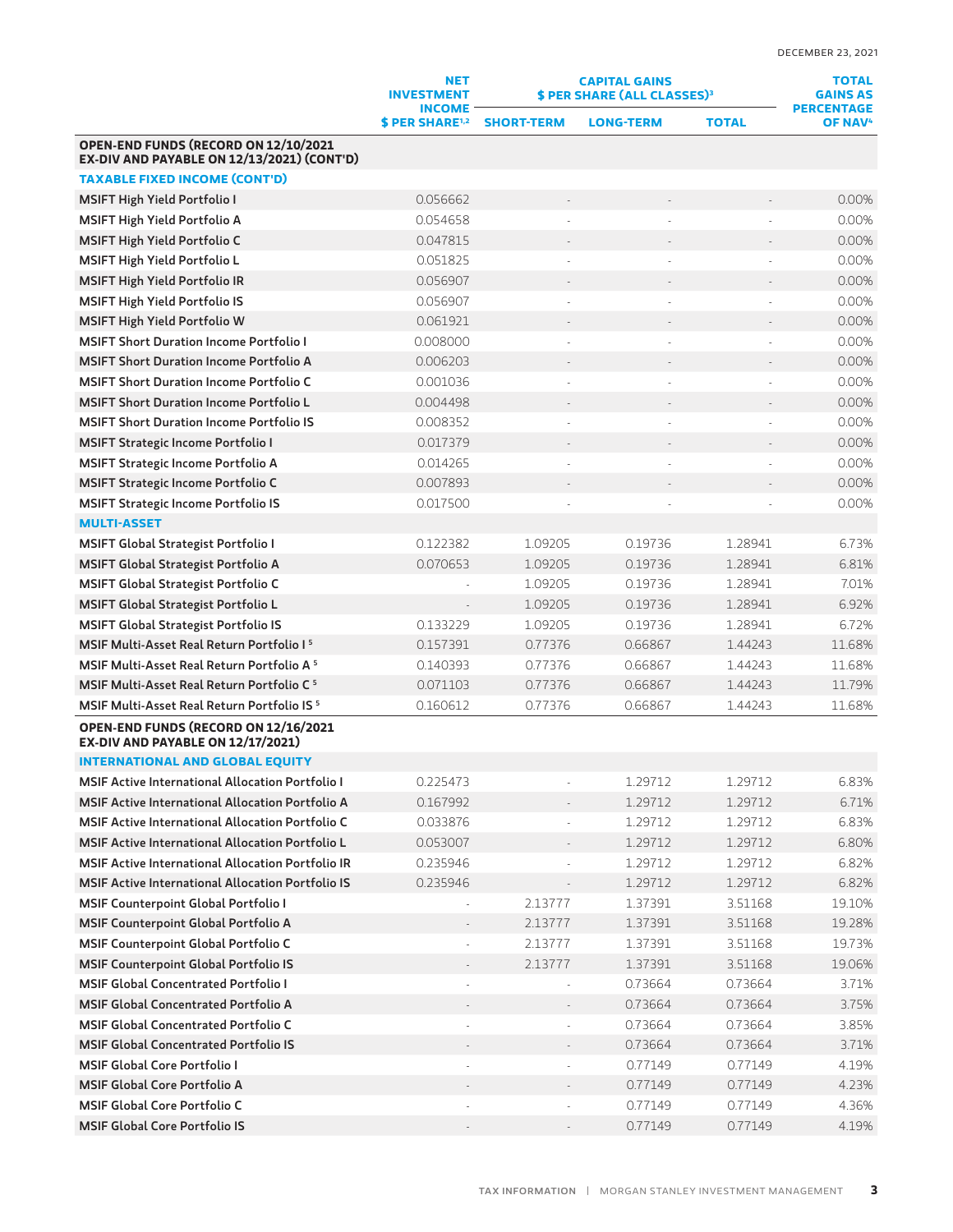|                                                                                    | <b>NET</b><br><b>INVESTMENT</b><br><b>INCOME</b> | <b>CAPITAL GAINS</b><br>\$ PER SHARE (ALL CLASSES) <sup>3</sup> |                  | <b>TOTAL</b><br><b>GAINS AS</b><br><b>PERCENTAGE</b> |                     |
|------------------------------------------------------------------------------------|--------------------------------------------------|-----------------------------------------------------------------|------------------|------------------------------------------------------|---------------------|
|                                                                                    | \$ PER SHARE <sup>1,2</sup>                      | <b>SHORT-TERM</b>                                               | <b>LONG-TERM</b> | <b>TOTAL</b>                                         | OF NAV <sup>4</sup> |
| OPEN-END FUNDS (RECORD ON 12/16/2021<br>EX-DIV AND PAYABLE ON 12/17/2021) (CONT'D) |                                                  |                                                                 |                  |                                                      |                     |
| <b>INTERNATIONAL AND GLOBAL EQUITY (CONT'D)</b>                                    |                                                  |                                                                 |                  |                                                      |                     |
| <b>MSIF Global Endurance Portfolio I</b>                                           | 0.018612                                         | 0.75037                                                         | 0.52895          | 1.27932                                              | 4.50%               |
| <b>MSIF Global Endurance Portfolio A</b>                                           | 0.018612                                         | 0.75037                                                         | 0.52895          | 1.27932                                              | 4.55%               |
| MSIF Global Endurance Portfolio C                                                  | 0.018612                                         | 0.75037                                                         | 0.52895          | 1.27932                                              | 4.65%               |
| <b>MSIF Global Endurance Portfolio IS</b>                                          | 0.018612                                         | 0.75037                                                         | 0.52895          | 1.27932                                              | 4.50%               |
| <b>MSIF Global Franchise Portfolio I</b>                                           | 0.275879                                         |                                                                 | 0.74143          | 0.74143                                              | 1.99%               |
| <b>MSIF Global Franchise Portfolio A</b>                                           | 0.198366                                         |                                                                 | 0.74143          | 0.74143                                              | 2.05%               |
| <b>MSIF Global Franchise Portfolio C</b>                                           |                                                  |                                                                 | 0.74143          | 0.74143                                              | 2.11%               |
| <b>MSIF Global Franchise Portfolio L</b>                                           | 0.026033                                         |                                                                 | 0.74143          | 0.74143                                              | 2.06%               |
| <b>MSIF Global Franchise Portfolio IS</b>                                          | 0.306398                                         |                                                                 | 0.74143          | 0.74143                                              | 1.99%               |
| MSIF Global Insight Portfolio I <sup>6</sup>                                       | 0.007981                                         | 2.03203                                                         | 8.37474          | 10.40677                                             | 37.50%              |
| MSIF Global Insight Portfolio A <sup>6</sup>                                       |                                                  | 2.03203                                                         | 8.37474          | 10.40677                                             | 38.57%              |
| MSIF Global Insight Portfolio C <sup>6</sup>                                       |                                                  | 2.03203                                                         | 8.37474          | 10.40677                                             | 41.69%              |
| MSIF Global Insight Portfolio L <sup>6</sup>                                       |                                                  | 2.03203                                                         | 8.37474          | 10.40677                                             | 40.81%              |
| MSIF Global Insight Portfolio IS <sup>6</sup>                                      | 0.030026                                         | 2.03203                                                         | 8.37474          | 10.40677                                             | 37.49%              |
| MSIF Global Opportunity Portfolio I                                                |                                                  | 0.26800                                                         | 1.83321          | 2.10121                                              | 4.81%               |
| <b>MSIF Global Opportunity Portfolio A</b>                                         |                                                  | 0.26800                                                         | 1.83321          | 2.10121                                              | 5.02%               |
| MSIF Global Opportunity Portfolio C                                                |                                                  | 0.26800                                                         | 1.83321          | 2.10121                                              | 5.32%               |
| MSIF Global Opportunity Portfolio L                                                |                                                  | 0.26800                                                         | 1.83321          | 2.10121                                              | 5.09%               |
| <b>MSIF Global Opportunity Portfolio IR</b>                                        |                                                  | 0.26800                                                         | 1.83321          | 2.10121                                              | 4.79%               |
| <b>MSIF Global Opportunity Portfolio IS</b>                                        |                                                  | 0.26800                                                         | 1.83321          | 2.10121                                              | 4.79%               |
| <b>MSIF Global Permanence Portfolio I</b>                                          | 0.054010                                         | 0.18139                                                         | 2.00614          | 2.18753                                              | 14.09%              |
| <b>MSIF Global Permanence Portfolio A</b>                                          | 0.054010                                         | 0.18139                                                         | 2.00614          | 2.18753                                              | 14.19%              |
| <b>MSIF Global Permanence Portfolio C</b>                                          | 0.054010                                         | 0.18139                                                         | 2.00614          | 2.18753                                              | 14.43%              |
| <b>MSIF Global Permanence Portfolio IS</b>                                         | 0.054010                                         | 0.18139                                                         | 2.00614          | 2.18753                                              | 14.08%              |
| <b>MSIF Global Sustain Portfolio I</b>                                             | 0.070526                                         |                                                                 | 0.27402          | 0.27402                                              | 1.43%               |
| <b>MSIF Global Sustain Portfolio A</b>                                             | 0.022120                                         |                                                                 | 0.27402          | 0.27402                                              | 1.44%               |
| <b>MSIF Global Sustain Portfolio C</b>                                             |                                                  |                                                                 | 0.27402          | 0.27402                                              | 1.50%               |
| <b>MSIF Global Sustain Portfolio L</b>                                             |                                                  |                                                                 | 0.27402          | 0.27402                                              | 1.47%               |
| MSIF Global Sustain Portfolio IS                                                   | 0.077369                                         |                                                                 | 0.27402          | 0.27402                                              | 1.43%               |
| MSIF International Advantage Portfolio I                                           |                                                  |                                                                 | 0.29857          | 0.29857                                              | 0.99%               |
| MSIF International Advantage Portfolio A                                           |                                                  |                                                                 | 0.29857          | 0.29857                                              | 1.01%               |
| MSIF International Advantage Portfolio C                                           |                                                  |                                                                 | 0.29857          | 0.29857                                              | 1.07%               |
| MSIF International Advantage Portfolio L                                           |                                                  |                                                                 | 0.29857          | 0.29857                                              | 1.06%               |
| MSIF International Advantage Portfolio IS                                          |                                                  |                                                                 | 0.29857          | 0.29857                                              | 0.99%               |
| <b>MSIF International Equity Portfolio I</b>                                       | 0.327682                                         | 0.07403                                                         | 1.20532          | 1.27935                                              | 7.77%               |
| MSIF International Equity Portfolio A                                              | 0.307747                                         | 0.07403                                                         | 1.20532          | 1.27935                                              | 7.80%               |
| MSIF International Equity Portfolio C                                              | 0.157060                                         | 0.07403                                                         | 1.20532          | 1.27935                                              | 8.14%               |
| MSIF International Equity Portfolio L                                              | 0.186064                                         | 0.07403                                                         | 1.20532          | 1.27935                                              | 7.98%               |
| <b>MSIF International Equity Portfolio IS</b>                                      | 0.334936                                         | 0.07403                                                         | 1.20532          | 1.27935                                              | 7.77%               |
| MSIF International Opportunity Portfolio I                                         |                                                  |                                                                 | 0.82020          | 0.82020                                              | 2.15%               |
| MSIF International Opportunity Portfolio A                                         |                                                  |                                                                 | 0.82020          | 0.82020                                              | 2.20%               |
| MSIF International Opportunity Portfolio C                                         |                                                  |                                                                 | 0.82020          | 0.82020                                              | 2.35%               |
| MSIF International Opportunity Portfolio L                                         |                                                  |                                                                 | 0.82020          | 0.82020                                              | 2.31%               |
| MSIF International Opportunity Portfolio IR                                        |                                                  |                                                                 | 0.82020          | 0.82020                                              | 2.14%               |
| MSIF International Opportunity Portfolio IS                                        |                                                  |                                                                 | 0.82020          | 0.82020                                              | 2.14%               |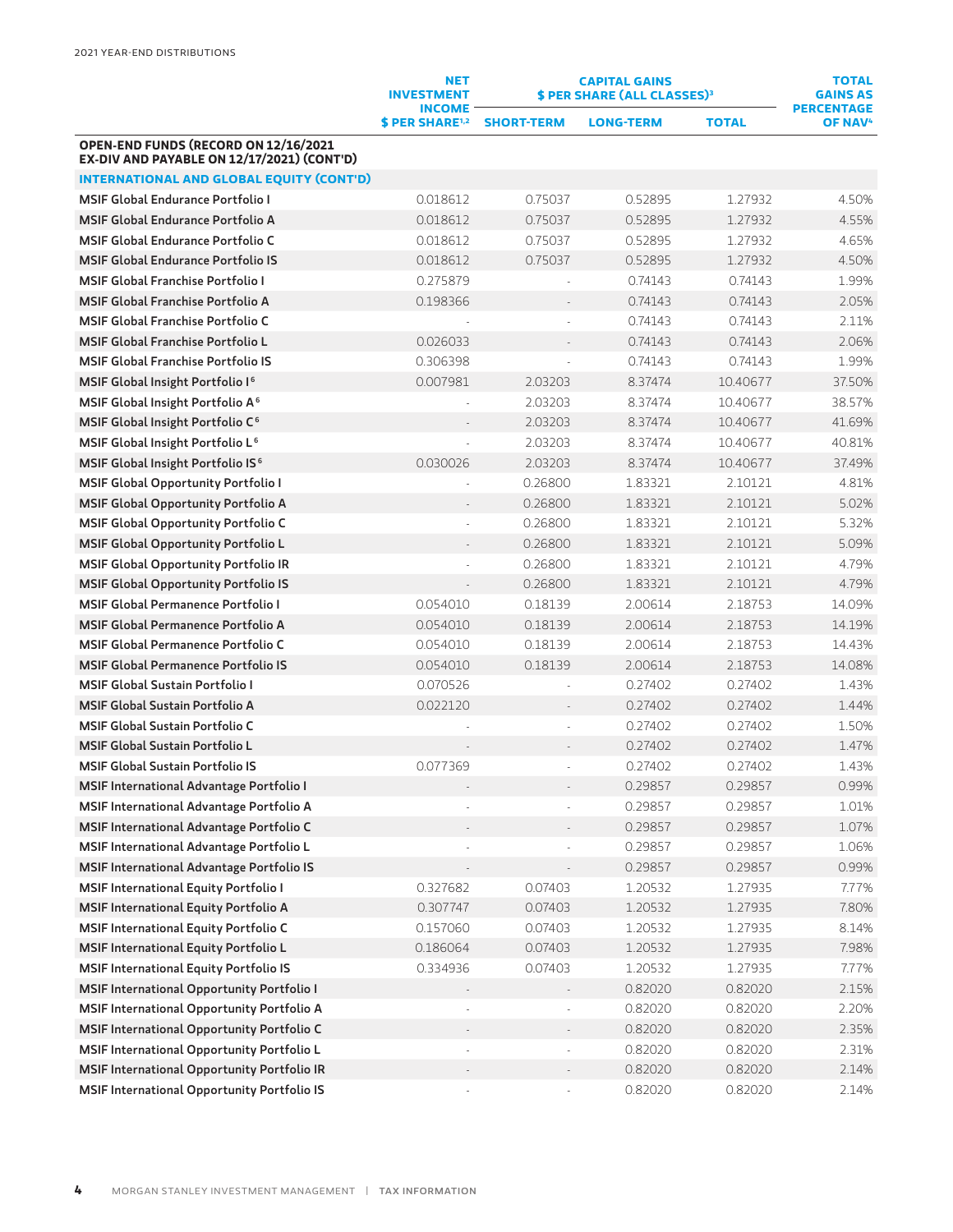|                                                                                                          | <b>NET</b><br><b>INVESTMENT</b>              | <b>CAPITAL GAINS</b><br><b>\$ PER SHARE (ALL CLASSES)<sup>3</sup></b> |                  | <b>TOTAL</b><br><b>GAINS AS</b> |                                          |
|----------------------------------------------------------------------------------------------------------|----------------------------------------------|-----------------------------------------------------------------------|------------------|---------------------------------|------------------------------------------|
|                                                                                                          | <b>INCOME</b><br>\$ PER SHARE <sup>1,2</sup> | <b>SHORT-TERM</b>                                                     | <b>LONG-TERM</b> | <b>TOTAL</b>                    | <b>PERCENTAGE</b><br>OF NAV <sup>4</sup> |
| <b>OPEN-END FUNDS (RECORD ON 12/16/2021</b><br>EX-DIV AND PAYABLE ON 12/17/2021) (CONT'D)                |                                              |                                                                       |                  |                                 |                                          |
| <b>EMERGING MARKETS EQUITY</b>                                                                           |                                              |                                                                       |                  |                                 |                                          |
| <b>MSIF Asia Opportunity Portfolio I</b>                                                                 |                                              |                                                                       | 0.21913          | 0.21913                         | 0.87%                                    |
| <b>MSIF Asia Opportunity Portfolio A</b>                                                                 |                                              |                                                                       | 0.21913          | 0.21913                         | 0.89%                                    |
| <b>MSIF Asia Opportunity Portfolio C</b>                                                                 |                                              |                                                                       | 0.21913          | 0.21913                         | 0.92%                                    |
| <b>MSIF Asia Opportunity Portfolio IS</b>                                                                |                                              |                                                                       | 0.21913          | 0.21913                         | 0.87%                                    |
| <b>MSIF China Equity Portfolio I</b>                                                                     | 0.219685                                     |                                                                       | 0.14650          | 0.14650                         | 1.34%                                    |
| <b>MSIF China Equity Portfolio A</b>                                                                     | 0.219685                                     |                                                                       | 0.14650          | 0.14650                         | 1.35%                                    |
| <b>MSIF China Equity Portfolio C</b>                                                                     | 0.219685                                     |                                                                       | 0.14650          | 0.14650                         | 1.37%                                    |
| <b>MSIF China Equity Portfolio IS</b>                                                                    | 0.219685                                     |                                                                       | 0.14650          | 0.14650                         | 1.34%                                    |
| <b>MSIF Developing Opportunity Portfolio I</b>                                                           |                                              |                                                                       |                  |                                 | 0.00%                                    |
| MSIF Developing Opportunity Portfolio A                                                                  |                                              |                                                                       |                  |                                 | 0.00%                                    |
| <b>MSIF Developing Opportunity Portfolio C</b>                                                           |                                              |                                                                       |                  |                                 | 0.00%                                    |
| <b>MSIF Developing Opportunity Portfolio IS</b>                                                          |                                              |                                                                       |                  |                                 | 0.00%                                    |
| <b>MSIF Emerging Markets Leaders Portfolio I</b>                                                         |                                              | 0.01023                                                               | 0.00613          | 0.01636                         | 0.09%                                    |
| <b>MSIF Emerging Markets Leaders Portfolio A</b>                                                         |                                              | 0.01023                                                               | 0.00613          | 0.01636                         | 0.09%                                    |
| MSIF Emerging Markets Leaders Portfolio C                                                                |                                              | 0.01023                                                               | 0.00613          | 0.01636                         | 0.09%                                    |
| <b>MSIF Emerging Markets Leaders Portfolio IR</b>                                                        |                                              | 0.01023                                                               | 0.00613          | 0.01636                         | 0.08%                                    |
| <b>MSIF Emerging Markets Leaders Portfolio IS</b>                                                        |                                              | 0.01023                                                               | 0.00613          | 0.01636                         | 0.08%                                    |
| <b>MSIF Emerging Markets Portfolio I</b>                                                                 | 0.455791                                     |                                                                       | 1.84651          | 1.84651                         | 6.80%                                    |
| <b>MSIF Emerging Markets Portfolio A</b>                                                                 | 0.378612                                     |                                                                       | 1.84651          | 1.84651                         | 7.01%                                    |
| <b>MSIF Emerging Markets Portfolio C</b>                                                                 |                                              |                                                                       | 1.84651          | 1.84651                         | 7.30%                                    |
| <b>MSIF Emerging Markets Portfolio L</b>                                                                 | 0.233441                                     |                                                                       | 1.84651          | 1.84651                         | 7.22%                                    |
| <b>MSIF Emerging Markets Portfolio IR</b>                                                                | 0.487134                                     |                                                                       | 1.84651          | 1.84651                         | 6.80%                                    |
| <b>MSIF Emerging Markets Portfolio IS</b>                                                                | 0.487134                                     |                                                                       | 1.84651          | 1.84651                         | 6.80%                                    |
| MSIF Next Gen Emerging Markets Portfolio I?                                                              |                                              |                                                                       |                  |                                 | 0.00%                                    |
| MSIF Next Gen Emerging Markets Portfolio A <sup>7</sup>                                                  |                                              |                                                                       |                  |                                 | 0.00%                                    |
| MSIF Next Gen Emerging Markets Portfolio C <sup>7</sup>                                                  |                                              |                                                                       |                  |                                 | 0.00%                                    |
| MSIF Next Gen Emerging Markets Portfolio L <sup>7</sup>                                                  |                                              |                                                                       |                  |                                 | 0.00%                                    |
| MSIF Next Gen Emerging Markets Portfolio IS <sup>7</sup>                                                 |                                              |                                                                       |                  |                                 | 0.00%                                    |
| <b>GLOBAL LISTED REAL ASSETS</b>                                                                         |                                              |                                                                       |                  |                                 |                                          |
| MSIF Global Infrastructure Portfolio I                                                                   | 0.345540                                     | 0.14385                                                               | 0.73135          | 0.87520                         | 5.48%                                    |
| MSIF Global Infrastructure Portfolio A                                                                   | 0.305922                                     | 0.14385                                                               | 0.73135          | 0.87520                         | 5.50%                                    |
| MSIF Global Infrastructure Portfolio C                                                                   | 0.197886                                     | 0.14385                                                               | 0.73135          | 0.87520                         | 5.65%                                    |
| MSIF Global Infrastructure Portfolio L                                                                   | 0.214885                                     | 0.14385                                                               | 0.73135          | 0.87520                         | 5.55%                                    |
| MSIF Global Infrastructure Portfolio IR                                                                  | 0.349452                                     | 0.14385                                                               | 0.73135          | 0.87520                         | 5.48%                                    |
| MSIF Global Infrastructure Portfolio IS                                                                  | 0.349452                                     | 0.14385                                                               | 0.73135          | 0.87520                         | 5.50%                                    |
| <b>MSIF Global Real Estate Portfolio I</b>                                                               | 1.569463                                     | 0.53212                                                               | 0.79656          | 1.32868                         | 13.43%                                   |
| MSIF Global Real Estate Portfolio A                                                                      | 1.535158                                     | 0.53212                                                               | 0.79656          | 1.32868                         | 13.50%                                   |
| MSIF Global Real Estate Portfolio C                                                                      | 1.485396                                     | 0.53212                                                               | 0.79656          | 1.32868                         | 14.02%                                   |
| MSIF Global Real Estate Portfolio L                                                                      |                                              |                                                                       |                  |                                 |                                          |
| MSIF Global Real Estate Portfolio IR                                                                     | 1.485615                                     | 0.53212                                                               | 0.79656          | 1.32868                         | 13.67%                                   |
| <b>MSIF Global Real Estate Portfolio IS</b>                                                              | 1.569463                                     | 0.53212                                                               | 0.79656          | 1.32868                         | 13.45%                                   |
|                                                                                                          | 1.569463                                     | 0.53212                                                               | 0.79656          | 1.32868                         | 13.45%                                   |
| <b>TAXABLE FIXED INCOME</b>                                                                              | 0.110000                                     |                                                                       |                  |                                 | 0.00%                                    |
| MSIF Emerging Markets Fixed Income Opportunities I                                                       |                                              |                                                                       |                  |                                 |                                          |
| MSIF Emerging Markets Fixed Income Opportunities A                                                       | 0.102428                                     |                                                                       |                  |                                 | 0.00%                                    |
| MSIF Emerging Markets Fixed Income Opportunities C<br>MSIF Emerging Markets Fixed Income Opportunities L | 0.081106<br>0.097076                         |                                                                       |                  |                                 | 0.00%<br>0.00%                           |
|                                                                                                          |                                              |                                                                       |                  |                                 | 0.00%                                    |
| MSIF Emerging Markets Fixed Income Opportunities IS                                                      | 0.110657                                     | $\overline{\phantom{a}}$                                              |                  |                                 |                                          |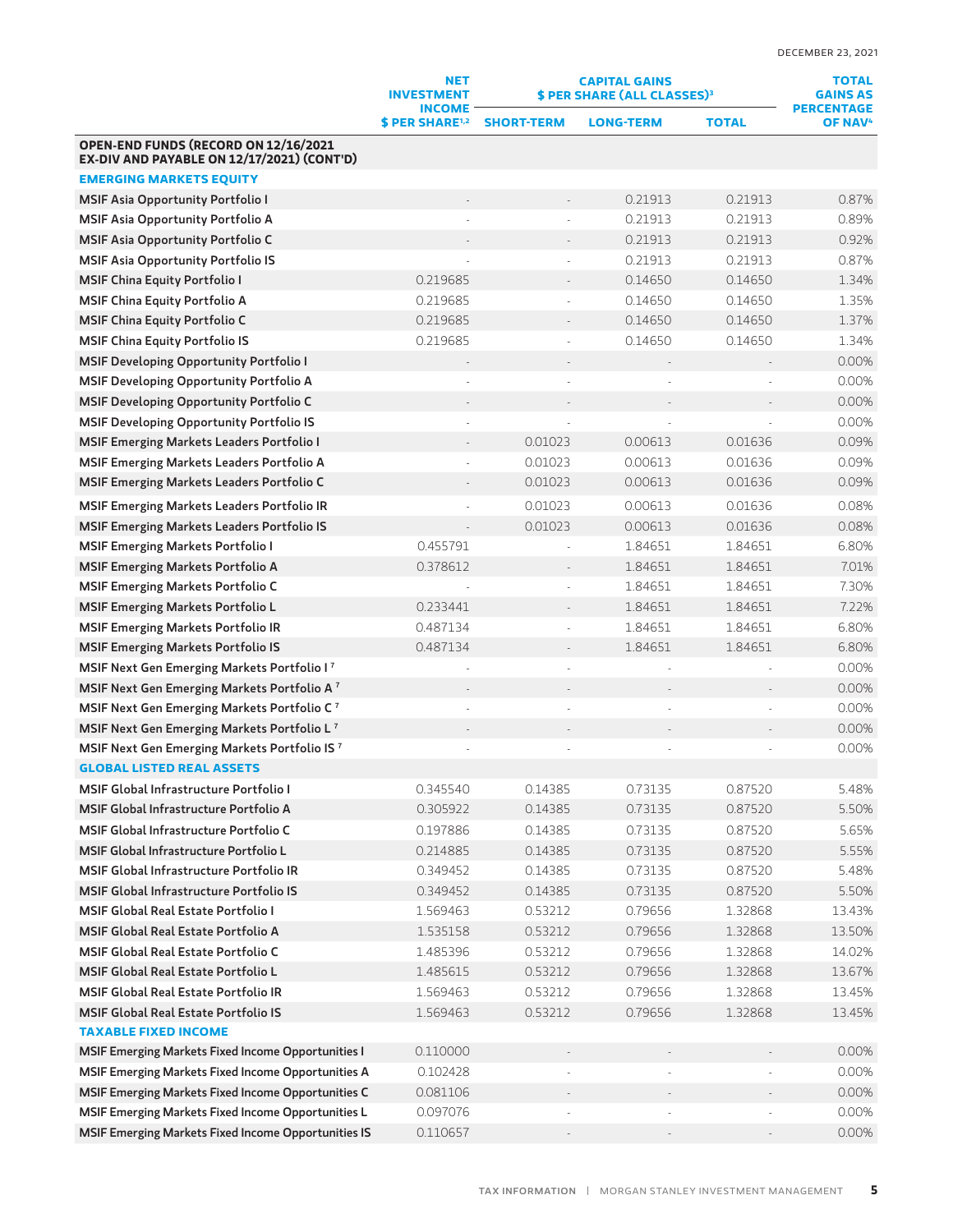|                                                                                  | <b>NET</b><br><b>CAPITAL GAINS</b><br><b>\$ PER SHARE (ALL CLASSES)3</b><br><b>INVESTMENT</b><br><b>INCOME</b> |                   | <b>TOTAL</b><br><b>GAINS AS</b><br><b>PERCENTAGE</b> |              |                     |
|----------------------------------------------------------------------------------|----------------------------------------------------------------------------------------------------------------|-------------------|------------------------------------------------------|--------------|---------------------|
|                                                                                  | \$ PER SHARE <sup>1,2</sup>                                                                                    | <b>SHORT-TERM</b> | <b>LONG-TERM</b>                                     | <b>TOTAL</b> | OF NAV <sup>4</sup> |
| OPEN-END FUNDS (RECORD ON 12/22/2021<br><b>EX-DIV AND PAYABLE ON 12/23/2021)</b> |                                                                                                                |                   |                                                      |              |                     |
| <b>INTERNATIONAL AND GLOBAL EQUITY</b>                                           |                                                                                                                | 0.87023           | 0.92353                                              | 1.79376      | 5.51%               |
| MS Europe Opportunity Fund A                                                     | ä,                                                                                                             | 0.87023           | 0.92353                                              | 1.79376      | 5.95%               |
| MS Europe Opportunity Fund C                                                     |                                                                                                                | 0.87023           | 0.92353                                              | 1.79376      | 5.84%               |
| <b>MS Europe Opportunity Fund L</b>                                              |                                                                                                                | 0.87023           | 0.92353                                              | 1.79376      | 5.24%               |
| <b>MS Europe Opportunity Fund I</b>                                              |                                                                                                                |                   |                                                      |              |                     |
| <b>TAXABLE FIXED INCOME</b>                                                      |                                                                                                                |                   |                                                      |              |                     |
| MS Global Fixed Income Opportunities Fund A                                      | 0.052693                                                                                                       |                   |                                                      |              | 0.00%               |
| MS Global Fixed Income Opportunities Fund C                                      | 0.049143                                                                                                       |                   |                                                      |              | 0.00%               |
| MS Global Fixed Income Opportunities Fund L                                      | 0.051093                                                                                                       |                   |                                                      |              | 0.00%               |
| MS Global Fixed Income Opportunities Fund I                                      | 0.054048                                                                                                       |                   |                                                      |              | 0.00%               |
| MS Global Fixed Income Opportunities Fund IR                                     | 0.054452                                                                                                       |                   |                                                      |              | 0.00%               |
| MS Global Fixed Income Opportunities Fund IS                                     | 0.054452                                                                                                       |                   |                                                      |              | 0.00%               |
| MS Mortgage Securities Trust All Classes 8                                       | $\overline{\phantom{a}}$                                                                                       |                   | $\overline{\phantom{a}}$                             |              | 0.00%               |
| MSIFT Ultra-Short Income Portfolio All Classes 8                                 | $\sim$                                                                                                         |                   | ÷,                                                   |              | 0.00%               |
| MSIFT Ultra-Short Municipal Income Portfolio A <sup>8</sup>                      |                                                                                                                | 0.00492           |                                                      | 0.00492      | 0.05%               |
| MSIFT Ultra-Short Municipal Income Portfolio IN <sup>8</sup>                     | ä,                                                                                                             | 0.00492           |                                                      | 0.00492      | 0.05%               |
| MSIFT Ultra-Short Municipal Income Portfolio IR <sup>8</sup>                     |                                                                                                                | 0.00492           |                                                      | 0.00492      | 0.05%               |
| MS US Government Securities Trust All Classes 8                                  |                                                                                                                |                   |                                                      |              | 0.00%               |

<sup>1</sup> For the portfolios listed below, a portion of the net investment income dividend paid represents a distribution from paid-in-capital as shown: MS Insight Fund 100.0%

| MS Insight Fund                                                                       | 100.0% |
|---------------------------------------------------------------------------------------|--------|
| MS Global Fixed Income Opportunities Fund                                             | 19.8%  |
| MSIF Active International Allocation Portfolio                                        | 25.6%  |
| MSIF China Equity Portfolio                                                           | 100.0% |
| MSIF Emerging Markets Portfolio                                                       | 41.9%  |
| MSIF Global Endurance Portfolio                                                       | 100.0% |
| MSIF Global Franchise Portfolio                                                       | 15.2%  |
| MSIF Global Infrastructure Portfolio                                                  | 35.1%  |
| MSIF Global Insight Portfolio                                                         | 100.0% |
| MSIF Global Permanence Portfolio                                                      | 100.0% |
| MSIF Global Real Estate Portfolio                                                     | 78.4%  |
| MSIF Inception Portfolio                                                              | 100.0% |
| MSIF International Equity Portfolio                                                   | 14.7%  |
| MSIF Multi-Asset Real Return Portfolio                                                | 49.8%  |
| MSIF Permanence Portfolio                                                             | 82.3%  |
| MSIF US Core Portfolio                                                                | 1.6%   |
| MSIFT Dynamic Value Portfolio                                                         | 12.9%  |
| MSIFT Global Strategist Portfolio                                                     | 24.2%  |
| <sup>2</sup> For the portfolios listed below, net investment income per share for all |        |

classes includes a special dividend as shown: MS Global Fixed Income Opportunities Fund \$0.040048 MSIFT High Yield Portfolio  $$0.014162$ 

<sup>3</sup> Following payment of these distributions, the Portfolios listed below had aggregate net realized and unrealized losses as shown:

|                                 | Aggregate Net<br>Realized and<br>Unrealized Losses | Unrealized<br>Losses     |
|---------------------------------|----------------------------------------------------|--------------------------|
| MSIF Asia Opportunity Portfolio | (51.17)                                            |                          |
| MSIF Global Endurance Portfolio | ( \$4.05)                                          | $($ \$3.30)              |
| MSIF Global Insight Portfolio   | $($ \$1.53)                                        | $\overline{\phantom{a}}$ |
| MSIF Inception Portfolio        | ( \$4.83)                                          | $($ \$4.35)              |

4 Based on the NAV of the Fund's respective record date.

<sup>5</sup> On August 31, 2021, the MSIF Real Assets Portfolio was renamed to MSIF Multi-Asset Real Return Portfolio.

<sup>6</sup> On March 31, 2021, the MSIF Global Advantage Portfolio was renamed to MSIF Global Insight Portfolio.

<sup>7</sup> On June 30, 2021, the MSIF Frontier Markets Portfolio was renamed to MSIF Next Gen Emerging Markets Portfolio. In addition, on August 13, 2021, the MSIF Emerging Markets Small Cap Portfolio merged into the MSIF Next Gen Emerging Markets Portfolio.

<sup>8</sup> The Fund declares daily income dividends.